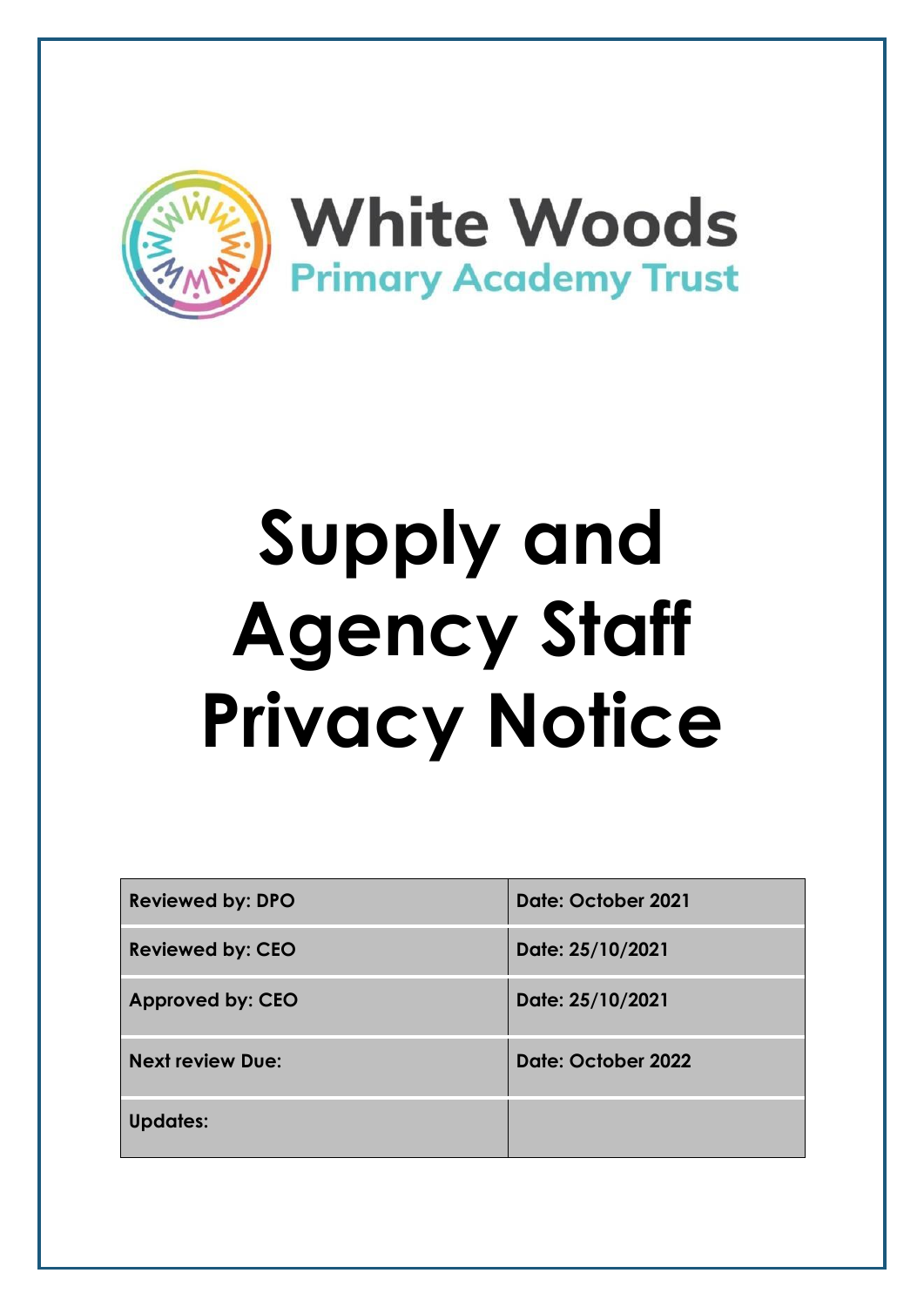# **Supply and Agency Staff Privacy Notice**

*This privacy notice has been written to inform prospective, current, and former supply/agency staff employed by White Woods Primary Academy Trust about how and why we process their personal data.*

#### **Who are we?**

White Woods Primary Academy Trust is a 'Data Controller' as defined by Article 4 (7) of the UK GDPR. This means that we determine the purposes for which, and the manner in which, your personal data is processed. We have a responsibility to you and your personal data and will only collect and use this in ways which are compliant with data protection legislation.

The Trust has appointed Veritau Ltd to be its Data Protection Officer (DPO). The role of the DPO is to ensure that the Trust is compliant with the UK GDPR and to oversee data protection procedures. Veritau's contact details are:

| <b>Schools Data Protection Officer</b>                                  |         |
|-------------------------------------------------------------------------|---------|
| Veritau                                                                 |         |
| West Offices                                                            |         |
| <b>Station Rise</b>                                                     | Veritau |
| York                                                                    |         |
| North Yorkshire                                                         |         |
| <b>YO1 6GA</b>                                                          |         |
| schoolsDPO@veritau.co.uk // 01904 554025                                |         |
| Please ensure you include the name of your school in all correspondence |         |

# **What information do we collect and why do we need it?**

The personal data we collect about you includes:

- Personal identifiers (your name, date of birth etc)
- Relevant criminal history data as required to determine suitability for the role

We process your information for the reasons outlined below. This is in order to fulfil our obligations associated with your employment in line with Article 6 (1)(c) of the UK GDPR:

Legal obligation

To process your criminal history data, the Trust relies on the following conditions under Schedule 1 of the Data Protection Act 2018:

(6). Statutory and government purposes

- (10). Preventing or detecting unlawful acts
- (18). Safeguarding of children and individuals at risk